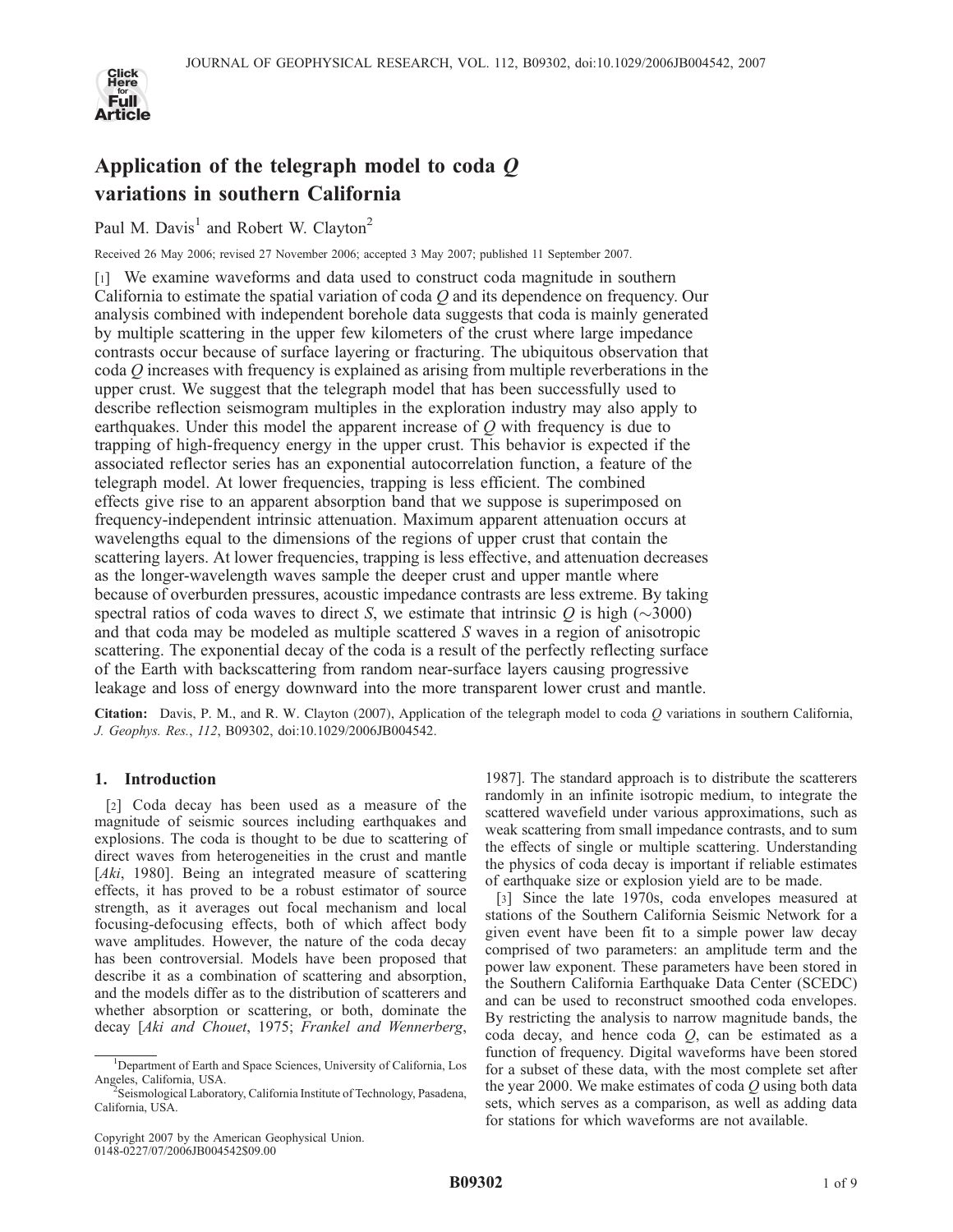[4] We use the coda  $Q$  values to test the hypothesis that scattering concentrates in the uppermost crust where impedance contrasts are greatest either due to sedimentary or metamorphic layering and where, by virtue of lower overburden pressure, damage caused by past tectonic events has generated significant heterogeneity. We describe the scattering by the telegraph model, a model that was originally developed for telecommunications [e.g., Papoulis, 1965]. Originally, telegraph signals relied on switching the carrier, or voltage, on and off to transmit signals, such as Morse code. A random telegraph wave has two states and switches between them at random moments. The telegraph model has been effective in describing, in a statistical sense, the effects of stratigraphic sequences on reflection seismograms used in exploration geophysics [Banik et al., 1985b].

### 2. Coda Models

[5] The earliest models of scattering [e.g., Pekeris, 1947; Chernov, 1960; Wu and Aki, 1988] calculated the wavefield generated by single scattering from randomly distributed heterogeneities in an infinite elastic medium assuming that impedance contrasts are small enough that the Born approximation can be applied. Noting that the Born approximation does not conserve energy, Frankel and Wennerberg [1987] and Zeng et al. [1991] generalized scattering models to include multiples in formulations constrained to overcome this limitation. Frankel and Wennerberg's [1987] model describes coda decay as mainly due to intrinsic absorption. Zeng et al.'s [1991] model has been used to describe absorption and scattering effects in coda [Hoshiba, 1991; Mayeda et al., 1992; Koyanagi et al., 1992; Jin et al., 1994] by matching coda decay at multiple stations and multiple time steps. That approach purports to analyze sufficient data to separate absorption effects, described by intrinsic  $Q<sub>I</sub>$ , and scattering effects, described by scattering  $Q<sub>S</sub>$ , as a function of frequency. In general, it is found that both  $Q$  increase with frequency and  $Q_I \approx Q_S$ . This observation is in sharp contrast with experiments on most materials for which intrinsic  $Q$  is frequency-independent [e.g., Knopoff, 1964].

[6] Aki [1980] used the weak scattering model to describe coda  $Q_C$  as a combination of intrinsic and scattering Q given by

$$
\frac{1}{Q_C} = \frac{1}{Q_I} + \frac{1}{Q_S}.\tag{1}
$$

When geometric spreading is taken into account [Aki and Chouet, 1975], the coda envelope is given by

$$
y(t) = \frac{A}{t} \exp(-\omega t/2Q_C),
$$
 (2)

where A is a constant, t is time, and  $\omega$  is angular frequency. This model, based on single-scattering and the Born approximation, is sometimes referred to as Chernov scattering [after Chernov, 1960]. To improve on the Born approximation, Frankel and Wennerberg [1987] described a multiplescattering model that conserves total energy. They found that

$$
y(t) = Bt^{-3/2} \left( 1 - e^{-\omega t/2Q_s} \right)^{1/2}
$$
 (3)

gives a satisfactory fit to synthetic seismograms calculated by finite differences (based on a method by Frankel and Clayton [1986]), where  $B$  is a constant. Their model makes the assumption that because of multiple scattering, the scattered field is uniformly distributed across the volume contained within the expanding spherical wavefront, so that the scattering energy per unit volume decreases as  $t^{-3}$ . Simultaneously, scattering causes the energy in the direct wave to decrease as  $\exp(-\omega t/Q_s)$  which transfers into the scattered field as  $1 - \exp(-\omega t/Q_S)$ . Combining these effects, the scattered energy evolves as  $1/t^3$   $(1 - \exp(-\omega t/Q_S))$ . Converting to amplitude by taking the square root with an additional term to account for absorption, they obtained

$$
y(t) = Bt^{-3/2} \exp(-\omega t/2Q_I)[1 - \exp(-\omega t/Q_S)]^{1/2}
$$
 (4)

for the temporal variation of the coda envelope. Because of the square root the coda decay is mostly dependent on  $Q_I$ . If  $Q<sub>S</sub>$  is large, equation (4) has the same temporal behavior as equation (2) because to first order the term with the square root becomes proportional to  $t^{1/2}$ .

[7] The variation of  $Q_S$  with frequency depends on the statistics of the scatterers. A power spectrum [e.g., *Dainty*, 1981; Wu and Aki, 1988] gives rise to power law behavior of  $Q(\omega)$ , with no intrinsic scale, whereas a Gaussian spectrum [*Padhy*, 2005] or reflector series with an exponential autocorrelation function [Banik et al., 1985a] gives rise to absorption bands that peak at the scale length determined by the distribution.

# 3. Converting Coda Magnitude Data to Coda **Decay**

[8] In order to compare predictions of the various theories and to examine the spatial variation of coda  $Q$  as a function of frequency, an analysis of multiple seismograms at multiple stations is required. We began this research by reconstructing smoothed versions of coda envelopes that have been stored in highly compressed form as a by-product of routine coda magnitude calculations in southern California. These envelopes were then used to estimate coda  $Q$  and are compared with estimates from waveforms in section 4. We assumed that coda Q determined for different earthquake sizes would give values representative of different frequencies determined by corner frequency. To eliminate local site effects, as well as station frequency response, our estimates were made by analyzing the coda at a given station for all earthquakes in a narrow magnitude range within 40 km of the station. The decay of the coda envelopes with distance for a restricted magnitude range is used to obtain Q.

[9] Coda magnitude,  $m<sub>C</sub>$ , is measured at 232 stations of the Southern California Seismic Network (Figure 1) by fitting the coda decay after the  $S$  wave by an empirical function

$$
y = \frac{10^{m_c + a_0}}{\tau^q},\tag{5}
$$

where  $\tau = t - t_P$ , t is time,  $t_P$  is time of arrival of the P wave,  $m<sub>C</sub>$  is coda magnitude, and q and  $a<sub>0</sub>$  are parameters that are adjusted at each station to obtain a common  $m<sub>C</sub>$ . Equation (5) is fit to averages of the (on-scale) coda envelope taken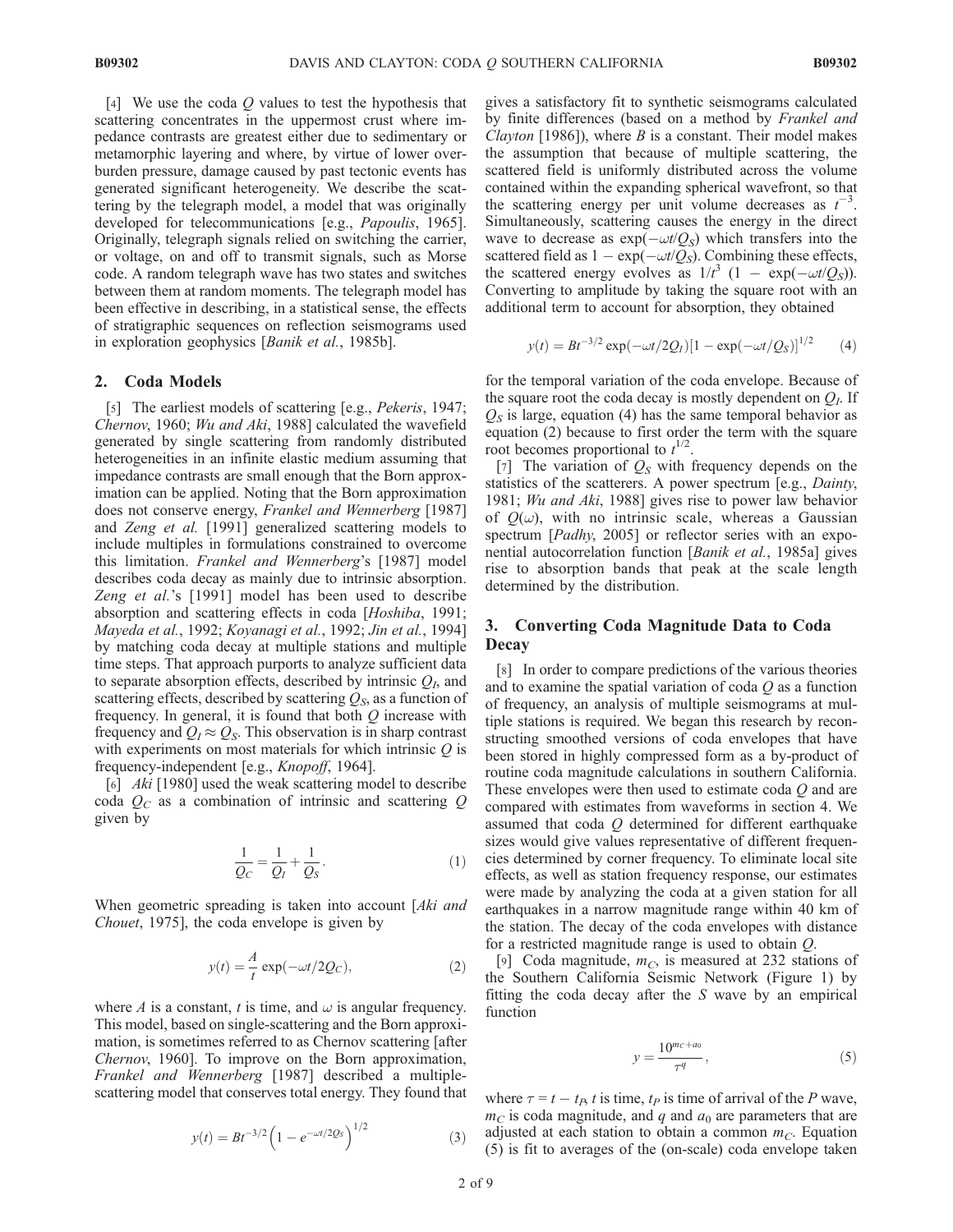

Figure 1. Map of southern California seismic network Figure 1. Map of solution Cambridge Seismic fields of  $\mathbf{Figure 2.}$  Fit of equation (5) to 5-s averages of coda (y axis stations used in coda Q analysis.

over  $\sim$  5-s intervals starting at the S wave arrival  $t_s$ [*Johnson*, 1979]. An example for a magnitude 2 earthquake is shown in Figure 2.

[10] We reconstructed coda envelopes for multiple (several million) events over narrow magnitude ranges by dividing up the  $[a_i, q_i]$  for a given station into seven magnitude bins  $m<sub>C</sub> = [2.0-2.2, 2.2-2.4, 2.4-2.6, 2.6-$ 2.8,  $2.8 - 3.0$ ,  $3.0 - 3.2$ , and  $3.2 - 3.6$ ]. The higher magnitude ranges ( $m<sub>C</sub> > 3.6$ ) cause the short-period stations to saturate and so did not provide enough data for curve fitting.

[11] Since the seismometers are velocity transducers, spectra from individual earthquakes are peaked at the event's corner frequency [Brune, 1970] provided that the bandwidth is wide enough. Two seismic channels are used for coda  $O$  estimates, the extremely short-period high-gain vertical (EHZ) and high-broadband high-gain (HHZ) channels. The frequency response of the EHZ channel is flat to velocity to about 25 Hz. To estimate representative frequencies for the different magnitude bands, we compared peak frequency as a function of magnitude by fitting a Gaussian to the fast Fourier transform (FFT) amplitudes of waveforms from the EHZ and HHZ channels for a representative set of stations (Figure 3). For the EHZ channel the combination of short-period bandwidth and corner frequency resulted in spectral at frequencies that peaked at [10.5, 8.0, 6.0, 4.6, 3.4, 2.2, 1.2] Hz, corresponding to the above magnitude ranges, respectively, whereas for the HHZ channels this range is [18, 16, 14, 12, 10, 8, 6] Hz.

[12] The values for the HHZ channels are similar to the corner frequencies, whereas those for the EHZ channels are about half the respective corner frequencies. This discrepancy occurs because the combination of ''extremely short period,'' channels with a low-pass frequency of 25 Hz from the analog data transmission, results in a short-period filter.

[13] We then calculated the coda envelope value at twice the lapse time (twice the  $S$  wave traveltime) for all the events for a given station. We used events that were less than 40 km distant from the station in order to restrict the analysis to body waves and to avoid surface waves which



digitizer counts) after the S wave for a magnitude 2.2 earthquake using the tabulated  $a$  and  $q$  values (for station MIR, Martinez Indian Reservation). The triangles are 5-s averages of the absolute value of the waveform. The second triangle from left marks the arrival of the S wave. The solid line is calculated from equation (5) using tabulated  $a$  and  $q$ values. The excellent fit to the data verifies our interpretation of these values.



Figure 3. Measuring representative frequencies as a function of magnitude bands. (a) Seismogram (HHZ channel station RDM) with 1-sec windows N, S, and C marked by the vertical lines left to right, where N is noise, S is S wave and C is coda at twice the lapse time. (b) Spectral amplitudes of selected windows of the seismogram shown in Figure 3a. Top curve is the log amplitude spectrum of the S wave. Lower curve is that of the coda and lowest curve is the noise. (c) Spectral ratio (stars) of the Coda to S waves showing that the ratio is effectively flat, consistent with high intrinsic Q. The solid curve is the average ratio. (d) Gaussian fit to the coda spectral amplitudes (stars) as a function of frequency (linear plot).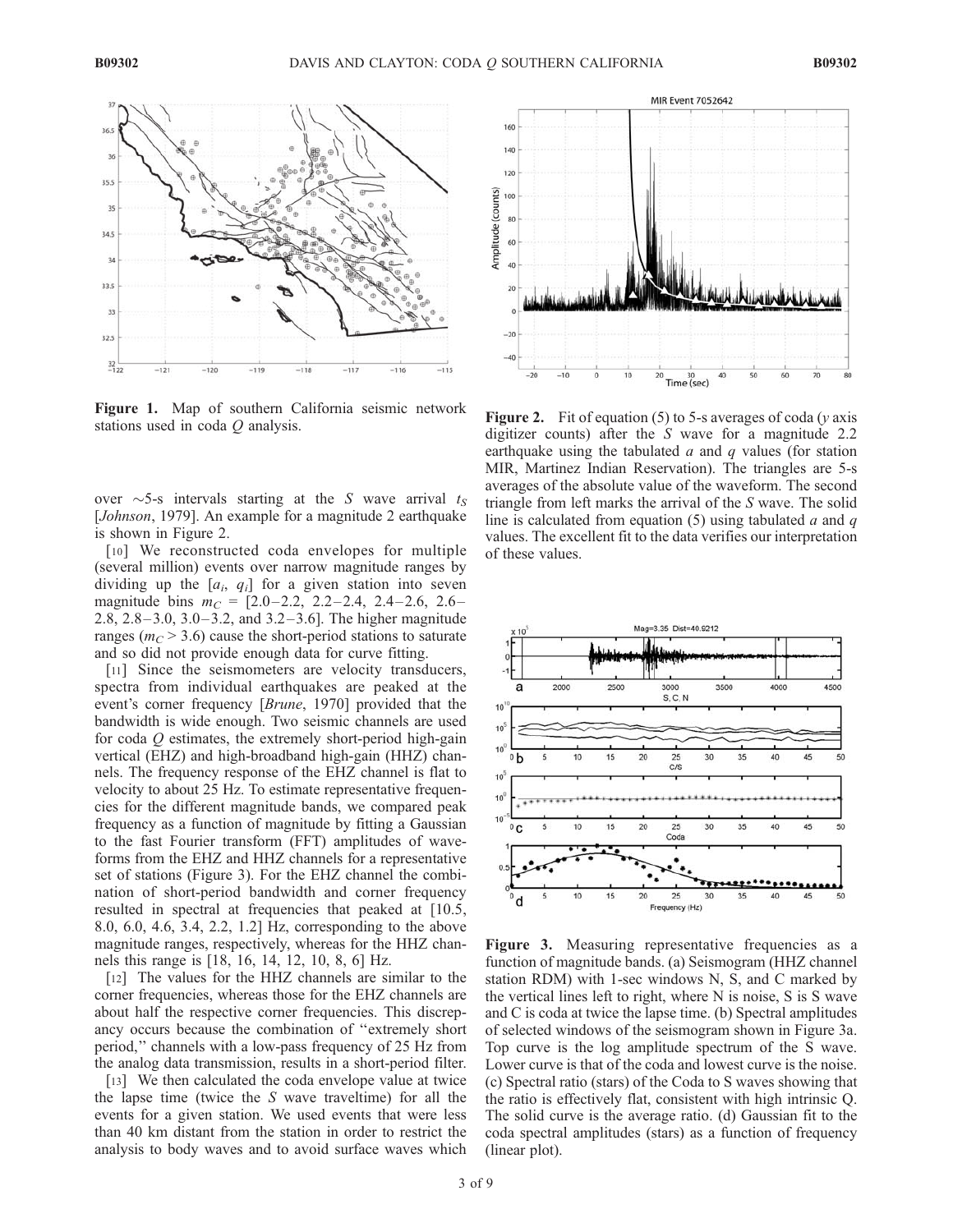

Figure 4. Coda amplitudes at various stations of the Southern California Seismic Network estimated from equation (6) at twice the lapse time plotted as a function of distance (km). The solid lines are least squares fits of equation (7) for the magnitude range  $2.0 - 2.2$  ( $f = 10.5$  Hz). Values of coda Q estimated from the exponential decay are about 800– 1000.

would have a  $1/t^{1/2}$  geometric spreading rather than  $1/t$ . Twice the lapse time is used so that scattering effects are well developed. Substituting in equation (5) for a given station, we obtain the amplitude,  $y_i$ , of the coda for the *i*th earthquake as

$$
y_i = \frac{10^{M_{C_i} + a_{0_i}}}{\left(2t_{S_i} - t_{P_i}\right)^{q_i}}.\tag{6}
$$

These data can be used as input to a least squares inversion to solve for the  $Q$  values in either (2) or (4). For example, using equation (2),

$$
y_i = \frac{10^{M_{C_i} + a_{0_i}}}{(2t_{S_i} - t_{P_i})^{q_i}} = \frac{A}{2t_{S_i}} \exp(-\omega 2t_{S_i}/2Q_C).
$$
 (7)

Taking the logarithm of (7),

$$
\ln(y_i) - \ln(2t_{S_i}) = \log(A) - \omega 2t_{S_i}/2Q_C.
$$
 (8)

Equation (8) is the equation of a straight line, which is fit to the data to determine  $1/Q_C$ . Alternatively, we use an iterative nonlinear inversion to fit  $Q_I$  and  $Q_S$  values from equation (4). Traveltimes of  $P$  and  $S$  waves were obtained from the Southern California Earthquake Center velocity model [*Magistrale et al.*, 2000] for the event-station paths. Equation (7) is plotted versus the  $v_i$  for a subset of the stations in Figure 4. The fits are quite noisy, but because of the order of 500 points are used, the parameters are reasonably well resolved. Many stations exhibited this level of fit. Stations were not used if the standard deviations of the fit were greater than 20% of the  $Q$  value. This occurred if either the number of earthquakes was too small or the

earthquakes were too clustered to give a wide range of lapse times.

### 4. Coda Q Waveforms

[14] To check the coda magnitude method and to add independent measurements, we used waveforms in the  $M = 2-4$  range for all available EHZ (extreme short-period high-gain vertical, 100 samples per second) channels, 1985 to present and all HHZ channels (high-bandwidth high-gain verticals) 2000 to present. We limited the maximum number of waveforms to 1000 events for each station. A program was written to identify all events in a 40 km radius of a station. Then these data were requested from the triggered channels of the SCEDC using the seismogram transfer program STP. A total of 188,052 seismograms were retrieved and analyzed for the 458 stations of the network, i.e., on average, 410 per station. Some reasons why this number is less than the requested 1000 include that some stations did not trigger, data were noisy, and a station was down for that time interval. Each seismogram was divided into 1-s windows to obtain samples of the noise, N, prior to the  $P$  arrival,  $S$  wave data,  $S$ , centered on the  $S$  wave arrival, and coda, C, at twice the S wave lapse time (Figure 3). The windowed data were demeaned, Fourier transformed, and converted to amplitude. For the coda analysis the  $C(\omega)$  were corrected for noise energy using

$$
C(\omega) \to \sqrt{C^2(\omega) - N^2(\omega)}.
$$
\n(9)

The  $C(\omega)$  were then averaged over frequency bands [1-3,  $3-6, 6-9, 9-12, 12-15, 15-18, 18-21$  Hz, and normalized by moment,  $M_0$ , using the moment magnitude relation  $m = 2/3 \log_{10} M_0 - 6.07$ . We refer to these as the [2, 4.5, 7.5, 10.5, 13.5, 16.5, and 19.5] frequency bands. The resulting  $C(\omega)$  were fit to

$$
C(\omega) = \frac{a_1}{t} \exp\left(-\frac{\omega t}{2Q_C(\omega)}\right)
$$
 (10)



**Figure 5.** Coda  $Q$  as a function of frequency from coda waveforms. The approximately linear increase with frequency is consistent with the asymptotic behavior of the telegraph model and frequency-independent intrinsic Q.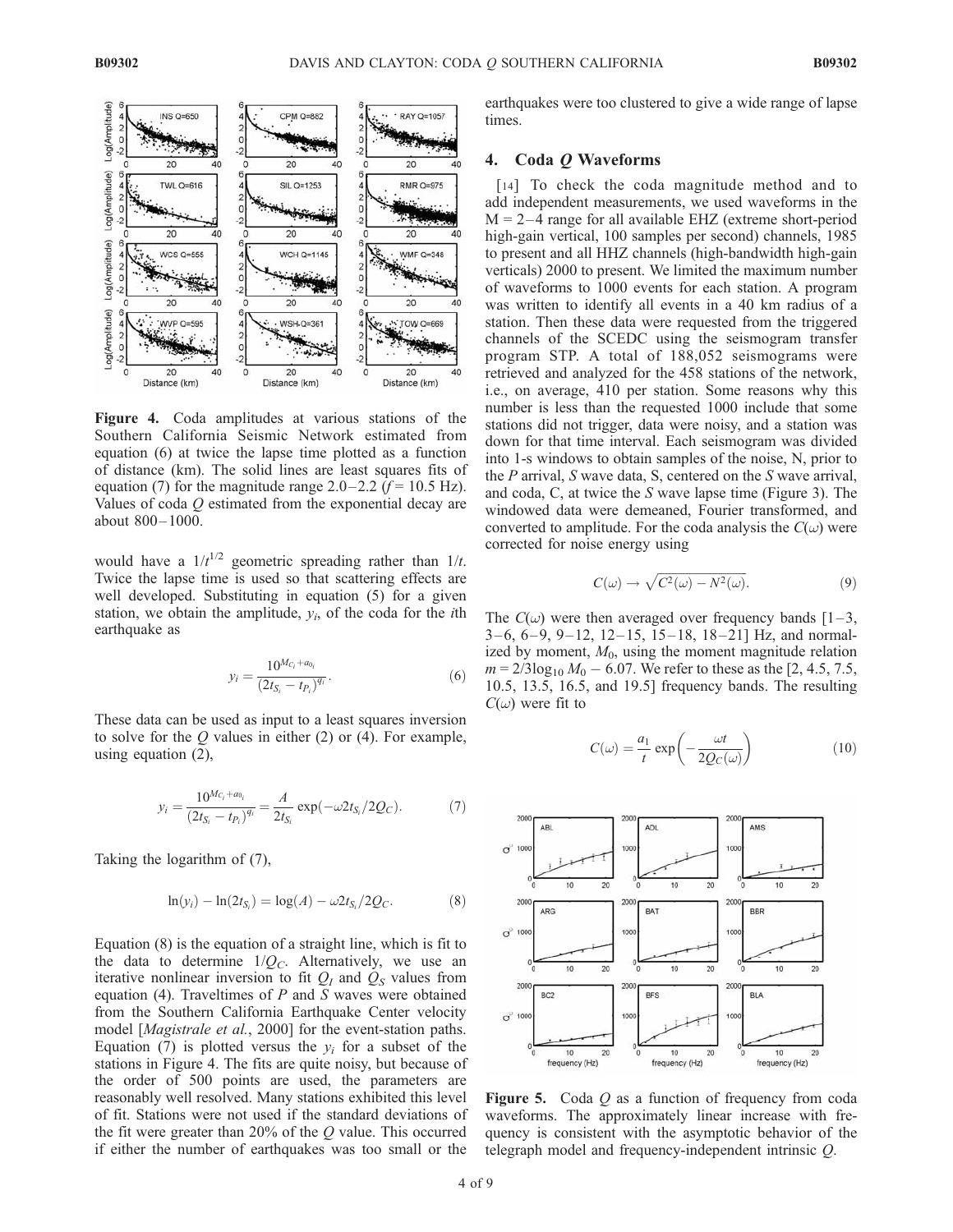

Figure 6. Log-log plot of coda  $Q$  determined from coda magnitudes versus coda  $Q$  from waveforms for estimates with  $Q/\sigma$  > 5. Solid lines correspond to  $Q_{\text{magnitude}}$  =  $2Q_{\text{waveforms}}$ ,  $Q_{\text{magnitude}} = Q_{\text{waveforms}}$ , and  $Q_{\text{magnitude}}$  $1/2Q_{\text{waveforms}}$ , from top to bottom.

using equation (8) to find  $Q_C(\omega)$  for all data for a given station in each frequency band. Stations were not used if the number of events in the spatial-temporal box was too small or if the ratio of Q to its standard deviation,  $\sigma$ , i.e.,  $Q/\sigma$  was too low. The number of the 458 stations satisfying  $Q/\sigma > 5$ for four or more frequency estimates was 169 stations, i.e., with errors less than 20%. The coda  $Q$  plotted as a function of frequency in Figure 5 show a linear dependence on frequency with a slight downward curvature that is discussed in section 6.

# 5. Comparison Between Coda Magnitude and Waveform-Derived Coda Q

[15] Comparison of the statistics of all fits of the coda magnitude and waveform methods (equation (8) or (10)) to amplitude decay gives a median standard deviation for the coda  $Q$  in each band about 40% and 26%, respectively, of the estimated values. The agreement between the two populations was not expected to be exact. A comparison between coda  $Q$  for each method is shown in Figure 6, where the data have been limited to  $Q/\sigma > 5$ . For some of the best determined stations the agreement was excellent, with 82% of the values within 50% of each other, but a range less than the 95% expected by these statistics. Both methods find that coda  $Q$  increases with frequency to first order in a linear fashion. Both also agree on the general trends that basins and the Salton Sea area have low Q, with mountainous areas having significantly higher Q. Figure 7 shows stations in the southern California network for which the magnitude and waveform methods had four or more frequency bands with  $Q/\sigma > 5$ . In general, the agreement between the two methods is good. LRM (Laurel Mountain) is an exception for which we do not have an explanation. We excluded the Coso network because many events saturated those sensors.

[16] This analysis was begun to test if the coda magnitude data could serve as a reliable and accessible method for obtaining coda  $Q$  as a function of frequency. Comparison



Figure 7. Comparison between  $Q_{\text{magnitude}}$  (dots) and  $Q_{\text{waveforms}}$  (pluses) for selected stations for which the determinations in both cases have a standard deviation of less than 20% of the Q values ( $Q/\sigma > 5$ ). The solid curves are the combination of scattering  $Q$  and intrinsic  $Q$  from equation (12). Repeated stations are for estimates from either different channels (EHZ, HHZ) or time intervals.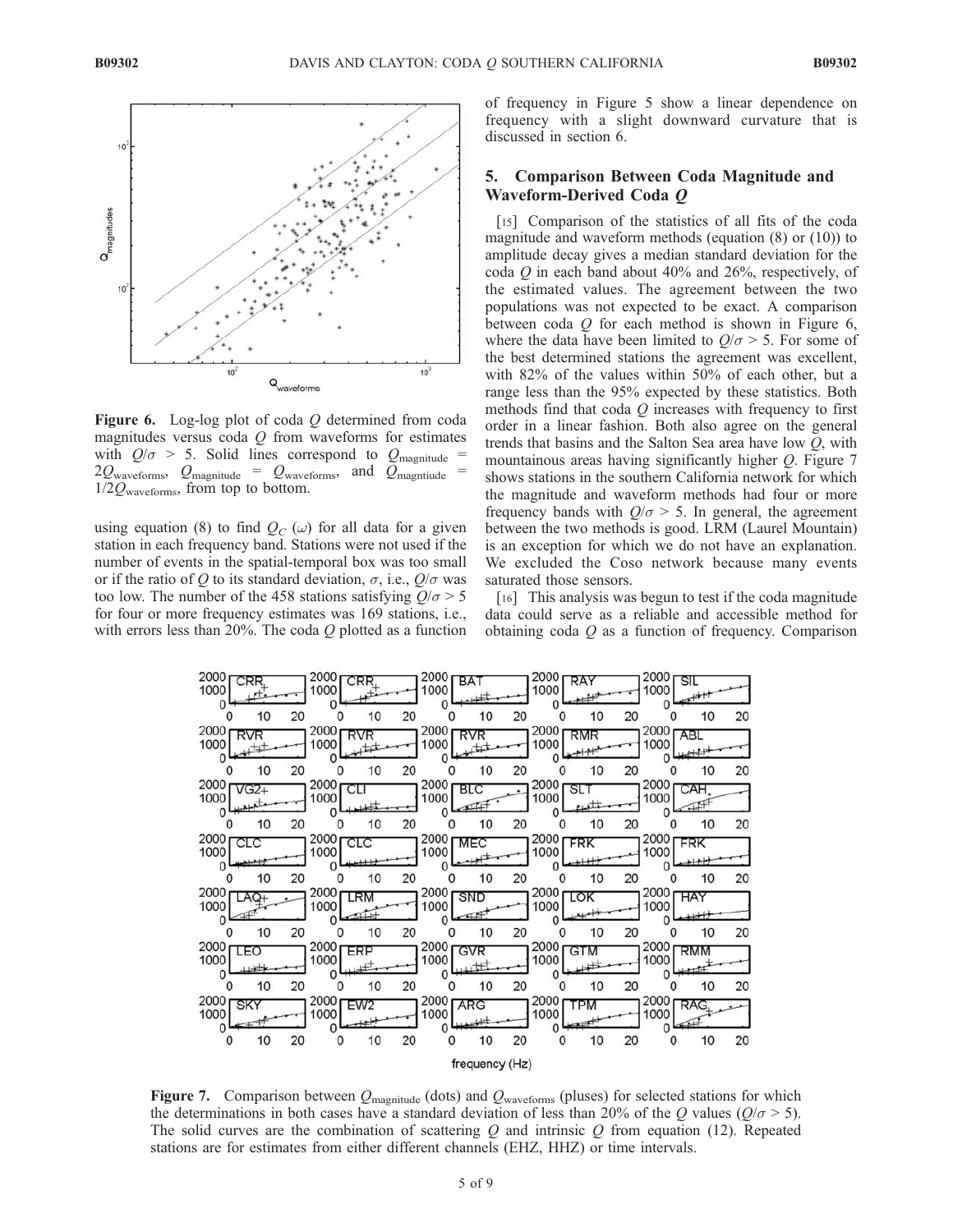

Figure 8. Maps of coda Q. (a) Magnitude-determined values for the magnitude range  $m<sub>C</sub> = [2.0 - 2.2]$  corresponding to 10.5 Hz. (b) Waveform-determined values for the 9 – 12 Hz band. (c) Combined magnitude and waveformdetermined values.

with direct waveforms reveals that although the coda magnitude method works satisfactorily, it gave more noisy results. It is not a substitute for using the waveforms themselves but can be used to obtain approximate estimates where waveform data have not been archived.

[17] As a final step in the analysis, smoothed spatial maps of the coda Q were constructed for comparison with the geology of the region. The coda Q output of the waveform and magnitude analysis is visualized in maps of coda Q shown in Figures 8a and 8b for the 10.5-Hz frequency band. The data used were restricted to those for which the standard deviation of the fit was less than 20% of the coda Q value. This restriction resulted in 122 magnitude-based stations and 169 waveform-based stations. The maps show a similar range of values and spatial variation, bearing in mind that individual estimates are accurate to 20%. The combined plot is shown Figure 8c. The maps use the Matlab program Griddata with cubic interpolation. Thus the color is only accurate at the station locations themselves, but it serves to highlight clusters of stations with similar values.

#### 6. Discussion

[18] Both methods of analysis show that coda  $Q$  increases nearly linearly with frequency with a slight downward curvature seen in the high-frequency data from the waveform analysis. These results are consistent with observations elsewhere. A compilation of coda  $Q$  results from around the world [Padhy, 2005] shows that the data are well fit by an absorption band  $(1/Q)$  peaked at about 0.5 Hz. The associated Q variation, the inverse of the absorption, has high values at DC decreasing to a minimum at 0.5Hz, after which it initially increases linearly and then curves to become asymptotic to a constant value at high frequency. All of Padhy's reported measurements are on the high-frequency side of the absorption peak, as are ours  $(f > 2$  Hz), while the low-frequency Q are inferred from long-period body and surface waves but are not well resolved.

[19] A number of scattering models have been proposed that can explain the observed variation with frequency [e.g., Dainty, 1981; Wu and Aki, 1988]. If the heterogeneities in the crust have a power spectrum given by  $P(k) = k^{-m}$ , where k is wave number, then weak scattering models find  $W_u$ and Aki, 1988]

$$
\frac{1}{Q} = \frac{1}{Q_0} \omega^{1-m},\tag{11}
$$

 $m = 1$  corresponds to frequency-independent Q while  $m = 2$ has  $Q$ , increasing linearly with frequency. In either case, an absorption band is not predicted. A candidate model that appears in the literature, which exhibits absorption band behavior, is the telegraph model. The telegraph model as applied to reflection seismology describes multiple scattering within layering that has a reflector series with an exponential autocorrelation function [e.g., *Banik et al.*, 1985b]. The attenuation of the telegraph model is given by a function of the form

$$
\frac{1}{Q(\omega)} = \frac{2}{Q_{\text{min}}} \frac{\omega/\omega_c}{1 + (\omega/\omega_c)^2},\tag{12}
$$

where  $\omega_c$  is given by 2/(average travel-time) in the layers [Banik et al., 1985b] and  $Q_{\text{min}}$ , which corresponds to maximum apparent absorption (minimum  $Q$ ) from destructive interference of the scattered signals, occurs at  $\omega = \omega_c$ . It has been noted that equation (12) has identical frequency dependence to that of the standard (viscoelastic) solid and as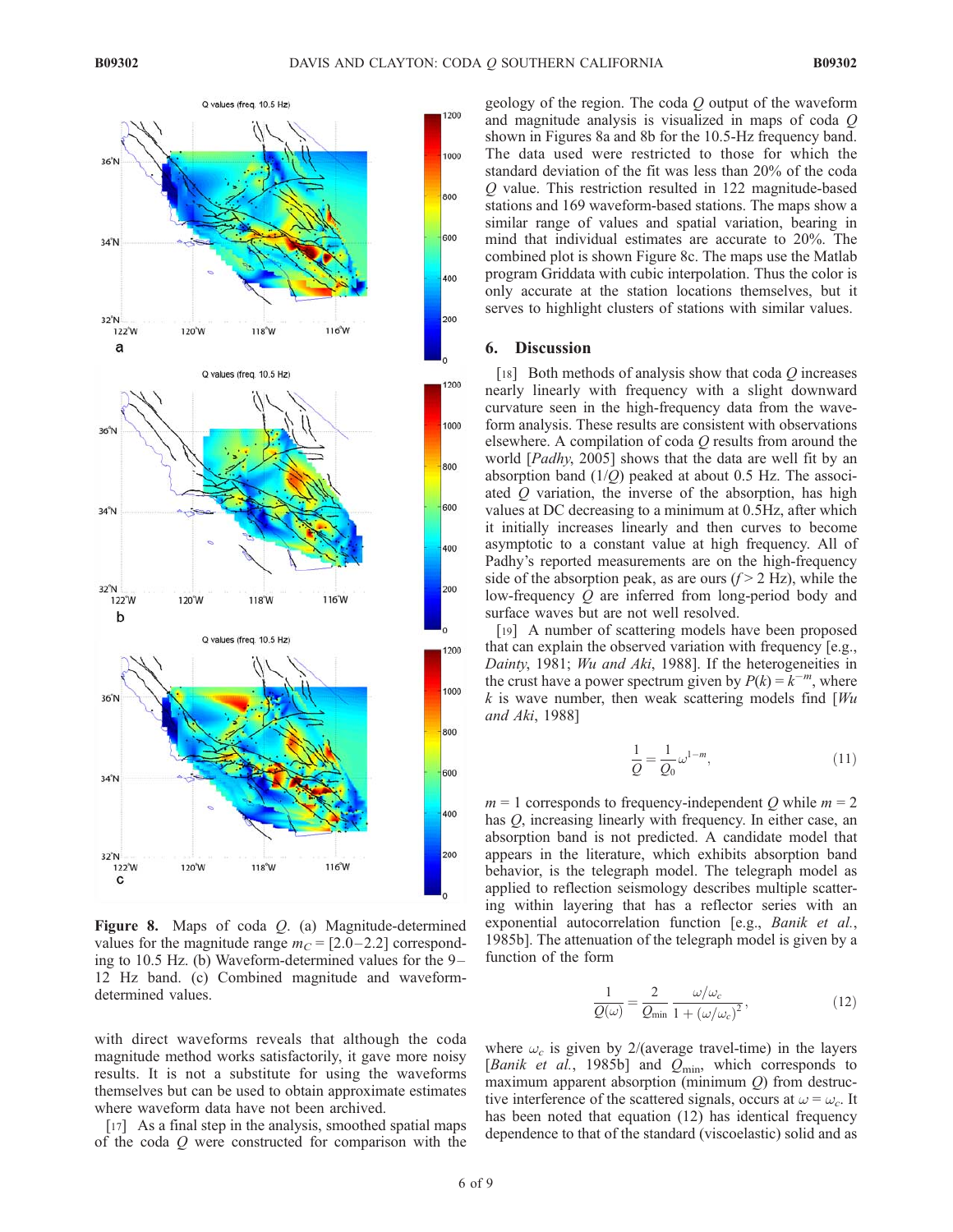

Figure 9a. A high-frequency wavelet (top) convolved with the reflector series to generate a simple synthetic seismogram which, because of multiple reflections, has high apparent Q.

Wennerberg and Frankel [1989] note, it is not possible to resolve between them on the basis of frequency dependence of Q. In making a choice we appeal to attenuation results from deep borehole seismometers.

[20] Our choice of the telegraph model was predicated on the observations that  $Q$  effects in boreholes are greatest near the surface. In the early 1990s, seismograms were measured at various depths in a 3-km-deep borehole in Cajon Pass, California [Abercrombie, 1995, 1997, 1998], which revealed that attenuation concentrates toward the surface. Similar results were found in boreholes up to 1 km deep in Parkfield, California [Abercrombie, 2000]. Abercrombie [1998, p. 481] finds that for an "earthquake recorded at Cajon Pass wellhead, with a hypocentral distance reaching 15 km, over 90% of the attenuation would occur in the upper 3 km, 80% in the upper 1.5 km, and 50% in the upper 300 m (at frequencies of a few Hz and above).'' At 2.5 km depth, Abercrombie [1998, p. 481] finds that spectra from distant local earthquakes exhibit the ''exponential fall-off predicted by the frequency-independent Q model used over two decades of frequency bandwidth,'' whereas Q from surface data exhibited a strong frequency dependence below 10 Hz  $(\omega^{1.8})$  but at higher frequencies, the frequency dependence weakens  $(\omega^{0.34})$  [Adams and Abercrombie, 1998]. It is generally recognized, using shallow borehole data, that a considerable fraction of the attenuation between an earthquake and the surface occurs in the upper hundreds of meters [Assimaki et al., 2006]. We conclude that the borehole surface data exhibit the absorption band behavior that we see in our coda magnitude analysis. The fact that the frequency dependence of  $Q$  is absent, or less obvious, at depths greater than 3 km suggests that the coda Q obtains its frequency dependence in the upper 3 km, probably concentrated toward the surface. We further argue that since multiple scattering is necessary for generation of the coda durations that last many tens of seconds from earthquakes with a source time of a fraction of a second, it can also explain the inferred absorption band.

[21] The telegraph model has been shown to adequately describe the statistics of impedance variation with depth that consists of a sequence of uncorrelated random steps. The impedance remains constant between steps for intervals with lengths determined by the (Poisson) probability of no change in an interval, t, proportional to  $e^{-\omega_c t/2}$ . The attenuation is given by equation (12). The telegraph model is a smoothed version of the O'Doherty and Anstey [1971] result that for multiple reflections the log amplitude spectrum of the transmitted pulse, T, equals the power spectrum of the reflection coefficient series R,

$$
T(\omega) = \exp[-R(\omega)t],\tag{13}
$$

which gives  *as* 

$$
\frac{1}{Q} = \frac{2R(\omega)}{\omega}.
$$
\n(14)

[22] The telegraph model has used successfully to relate seismograms measured at the surface to the reflection series obtained from borehole logging. A formal proof of equation (13) was provided by Banik et al. [1985a] that supplemented the heuristic derivation of the original authors. Banik et al. [1985b] tested equation (13) against well log data from the North Sea showing that the smoothed well log data fit the telegraph model, which serves to describe the stochastic behavior derived from multiple events. Given its success, we examined its applicability to the earthquake situation albeit at longer wavelengths.

[23] In the coda  $Q$  case we are comparing packets of multiples at different lag times over 1-s windows. Thus our method of analysis does not pertain to the low-frequency part of the model because by sampling a 1-s window of coda at twice the lapse times, it does not include the



Figure 9b. Synthetic from a lower-frequency wavelet incident on the same reflector series has an order of magnitude lower  $Q$ . In each case, intrinsic  $Q$  was taken as infinity. Thus the observed apparent  $Q$  are due to scattering (trapping) which is much more effective for the highfrequency case.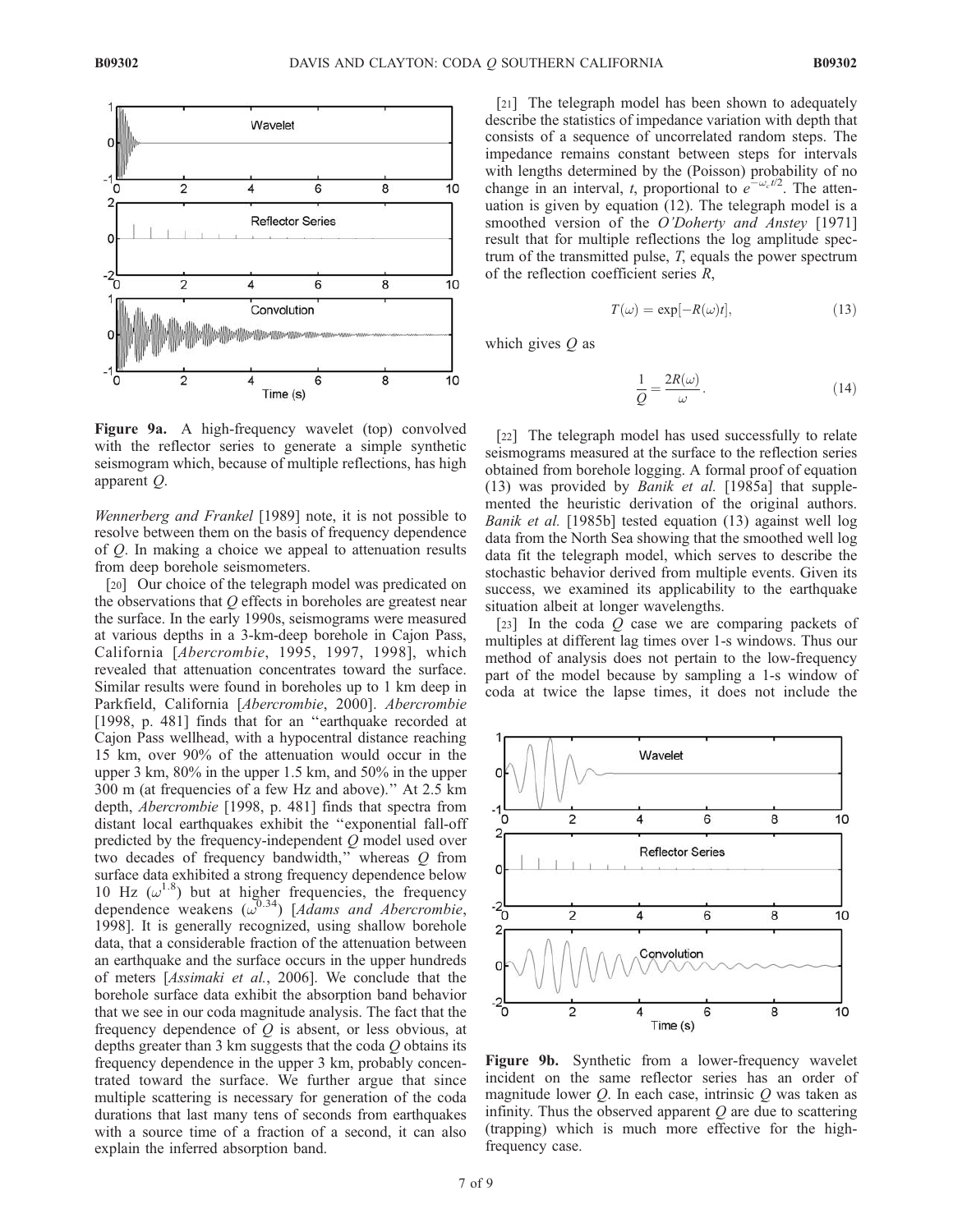low frequencies of the initial pulse. Therefore we assume that the high-frequency part of the telegraph model (equation (12)) applies to coda data, which becomes simply

$$
Q(\omega) = a_1 \omega = \frac{Q_{\min}}{2\omega_c} \omega,
$$
\n(15)

where  $a_1$  is a constant to be determined. The final analysis assumed that  $Q_I$  is frequency-independent, whereas for  $Q_S$ in equation (1) we apply the telegraph model equation (15). Combining equations (1) and (15),

$$
\frac{1}{Q_C(\omega)} = \frac{1}{Q_I} + \frac{1}{a_1\omega}.
$$
 (16)

The combined equations (2) and (16) were fit to the  $1/Q_C$  $(\omega)$  data for each station by varying  $a_1$  in each case and  $Q_1$ globally. The  $Q_I$  term in equation (16) gives rise to the positive curvature in Figures 5 and 7. A best fit for a global  $Q_I \geq 3000$  was higher than expected for previous Q studies [e.g., Sarker and Abers, 1998; Schlotterbeck and Abers, 2001; Husker et al., 2006; Hauksson and Shearer, 2006] which obtain values of about 1000, but those studies do not separate scattering and intrinsic  $Q$ . Our total  $Q$  range from 100 to 1500, which is similar to those studies. As a check on the high value of intrinsic  $Q$ , we took spectral ratios of coda to S waves (Figure 3), which, although scattered, were in general flat enough to be consistent with such large values of intrinsic Q.

[24] The frequency of peak absorption could not be determined from these data, but taking into account the results of Padhy [2005], we expect that a value of 0.5 Hz  $(\omega_c = 2\pi f_c = 2\pi 0.5 \text{ Hz})$  is likely to be common across all stations.

[25] A fit of equation (4) to the data revealed, as is well known, that because of covariance it is not possible to separate intrinsic from scattering Q. Letting both vary with frequency gives similar statistics to equation (16). Our justification of equation (16) is that (1) most materials show frequency-independent intrinsic  $Q$  and  $(2)$  the a priori assumption (based on borehole data) that largest frequency-dependent effects occur in the uppermost crust and the telegraph model is likely to explain the scattering on the basis of its success in exploration geophysics.

[26] Our model implies that the coda are composed of scattered S waves that reverberate in the upper crust and that because scattering is anisotropic and concentrated toward the surface, energy leaks into the lower crust and mantle from where it is lost. A similar model was suggested by Langston [1989]. We adopted the telegraph model because of its effectiveness in the reflection seismology industry, but the earthquake problem is at a larger scale than this analog. If we were to consider the full seismogram, including the initial pulse, rather than the 1-s windows of coda, the transfer function between an incident pulse from below the upper crust to that at the surface, including its coda, would then follow the telegraph model in its entirety (equations  $(2)$ ,  $(12)$ ,  $(13)$ , and  $(14)$ ). Then the spectrum would include all the low frequencies of the pulse, including DC, which are immune from scattering until wavelengths become comparable to the characteristic wavelengths of the near-surface stack of scattering layers where

peak absorption occurs. Smaller wavelengths become trapped, with energy decaying as it leaks downward. If absorption continued to increase at lower frequencies (e.g., equation (16)), microseisms or teleseisms would show much greater decay than is observed.

[27] A simple analogue that illustrates the effect of stratigraphic filtering by the telegraph model is multiple scattering within a layer over a half-space. Consider a highfrequency wavelet (Figure 9a) that reverberates in the layer and sheds energy into the half-space below. The seismogram, calculated as a convolution of the wavelet and reflector series, has a high  $Q$  as judged by the number of cycles in exponential folding time (Figure 9a). In this highfrequency case the  $Q$  is determined by the number of cycles that fit within the decay time of the reflector series. For a lower-frequency wavelet (Figure 9b), trapping is ineffective, the decay occurs over much fewer cycles, and a much lower  $Q$  is inferred. This simple example gives rise to  $Q$  increasing with frequency due to scattering. At long wavelengths the layer is virtually invisible, and  $Q$  rises again. All frequencies in the coda experience the same attenuation factor, which converted to  $Q$  gives the apparent increase of  $Q$  with frequency.

[28] Other tests were applied to the magnitude-determined coda data. We searched for a dependence of  $Q$  on either azimuth or depth of earthquakes and were unable to resolve any statistically significant variation. In addition, we searched for an annual term using  $1/Q(t) = 1/Q_0 + A\cos$  $\omega_{y}t$  + Bsin  $\omega_{y}t$ , where  $\omega_{y}$  is the angular frequency corresponding to a calendar year. Of the 232 stations examined, only about six yielded  $A$  and  $B$  values that are statistically significant at the 95% level. These stations are widely scattered, and such a small number might be expected just because of chance.

#### 7. Conclusions

[29] Deep borehole results on  $Q$  suggest that the highfrequency dependence of coda  $Q$  is due to scattering multiples in the upper 3 km and the decay is caused by progressive leakage of energy into the transparent lower crust and mantle. We analyzed coda Q envelopes using both magnitude-derived values and waveforms from stations of the Southern California Seismic Network between 2 and 19 Hz. Combined with estimates from earlier studies, we conclude that the upper crust has a transfer function determined by a combination of intrinsic attenuation and scattering described by the telegraph model. The frequency dependence of  $Q$  is given by

$$
\frac{1}{Q_C(\omega)} = \frac{1}{Q_I} + \frac{2}{Q_{\text{min}}} \frac{\omega/\omega_c}{1 + (\omega/\omega_c)^2}.
$$
 (17)

The telegraph model describes an absorption band that has a power law decay  $(1\omega)$  at high frequencies and a peak absorption  $\omega = \omega_c = 2\pi (0.5 \text{ Hz})$  related to the average size of scattering layers in the upper crust.

[30] Coda envelopes contain high-frequency multiples which were fit by a high-frequency version of equation (17):

$$
\frac{1}{Q_C(\omega)} = \frac{1}{Q_I} + \frac{2}{Q_{\min}} \frac{1}{(\omega/\omega_c)},
$$
\n(18)